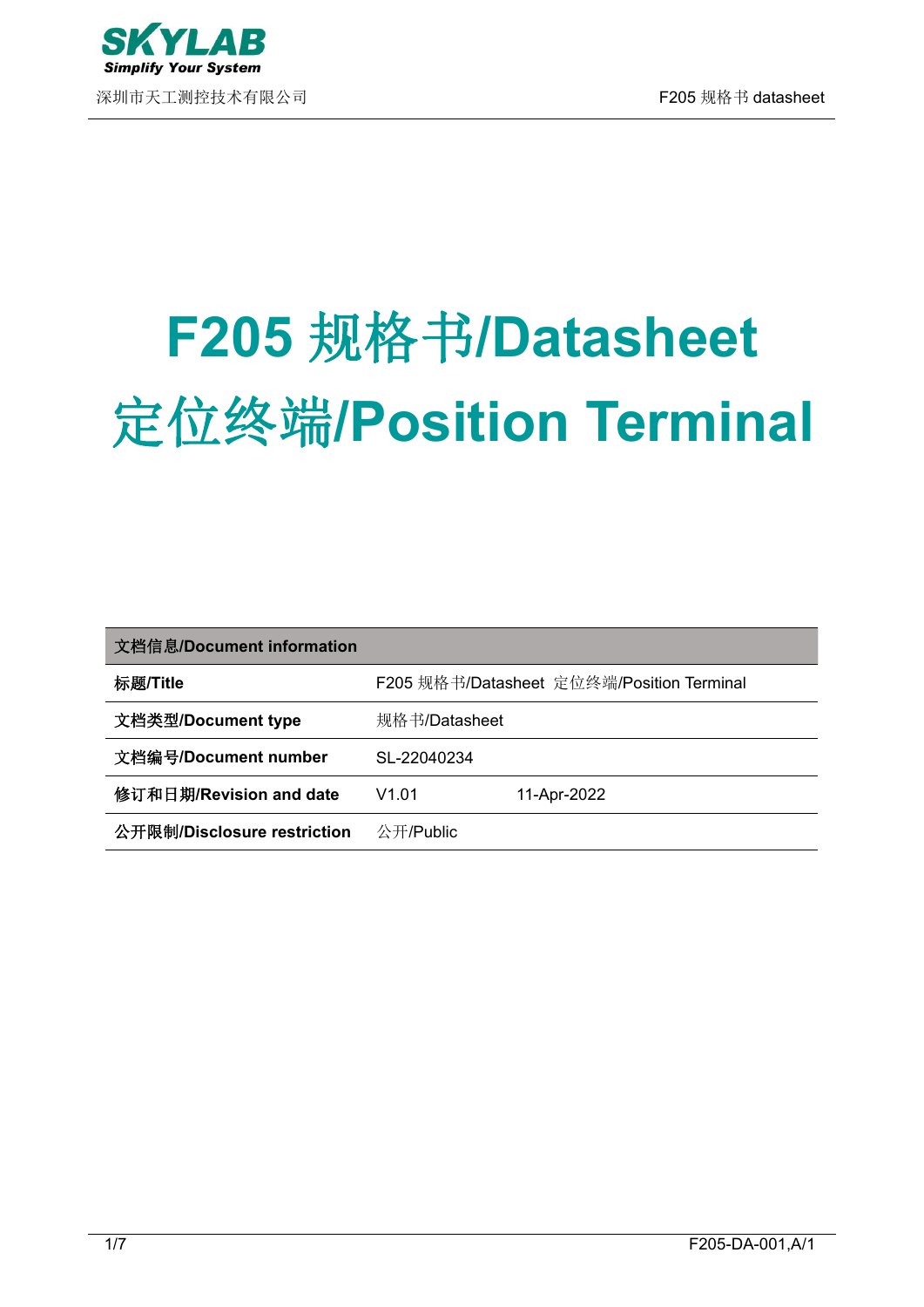

## 版本历史**/Revision History**

| 版本/Version | 描述/Description       | 制定/Make | 日期/Date  |
|------------|----------------------|---------|----------|
| V1.01      | 初始版本/Initial version | Allen   | 20220411 |

SKYLAB 保留本文档及本文档所包含的信息的所有权利。SKYLAB 拥有本文档所述的产品、名称、标 识和设计的全部知识产权。严禁没有征得 SKYLAB 的许可的情况下复制、使用、修改或向第三方披露本文 档的全部或部分内容。

SKYLAB 对本文档所包含的信息的使用不承担任何责任。没有明示或暗示的保证,包括但不限于关于 信息的准确性、正确性、可靠性和适用性。SKYLAB 可以随时修订这个文档。可以访问 [www.skylab.com.cn](http://www.skylab.com.cn) 获得最新的文件。

Copyright©2022,深圳市天工测控技术有限公司。

SKYLAB®是深圳市天工测控技术有限公司在中国的注册商标。

SKYLAB reserves all rights to this document and the information contained herein. Products, names, logos and designs described herein may in whole or in part be subject to intellectual property rights. Reproduction, use, modification or disclosure to third parties of this document or any part thereof without the express permission of SKYLAB is strictly prohibited.

The information contained herein is provided "as is" and SKYLAB assumes no liability for the use of the information. No warranty, either express or implied, is given, including but not limited, with respect to the accuracy, correctness, reliability and fitness for a particular purpose of the information. This document may be revised by SKYLAB at any time. For most recent documents, visit [www.skylab.com.cn.](http://www.skylab.com.cn.)

Copyright © 2022, Skylab M&C Technology Co., Ltd.

SKYLAB® is a registered trademark of Skylab M&C Technology Co., Ltd in China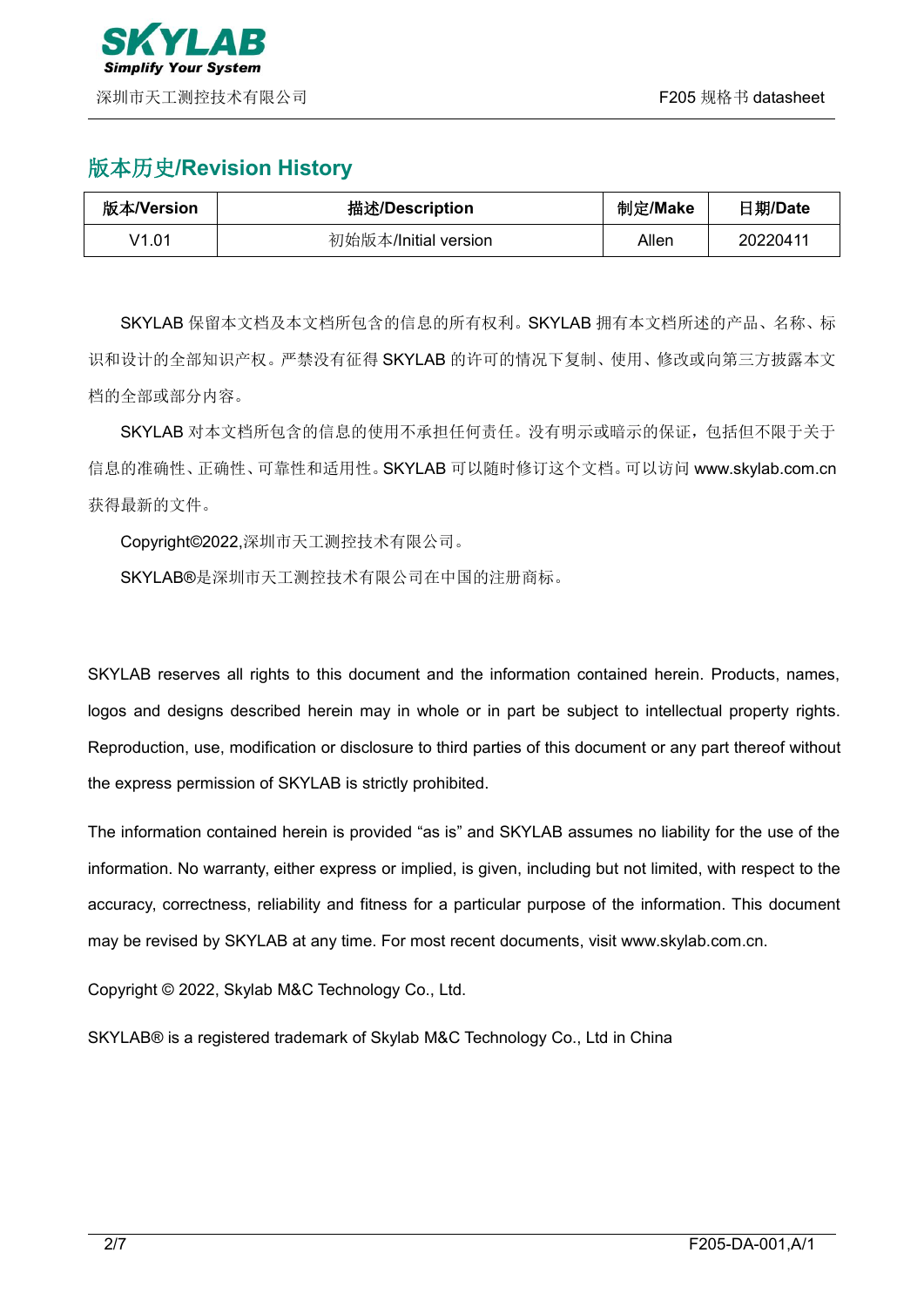

# **目录/Contents**

| 1.3.1 SIM 卡安装方式(内置卡, 无需用户自己安装)/SIM card installation method (built-in card, |  |
|-----------------------------------------------------------------------------|--|
|                                                                             |  |
|                                                                             |  |
|                                                                             |  |
|                                                                             |  |
|                                                                             |  |
|                                                                             |  |
|                                                                             |  |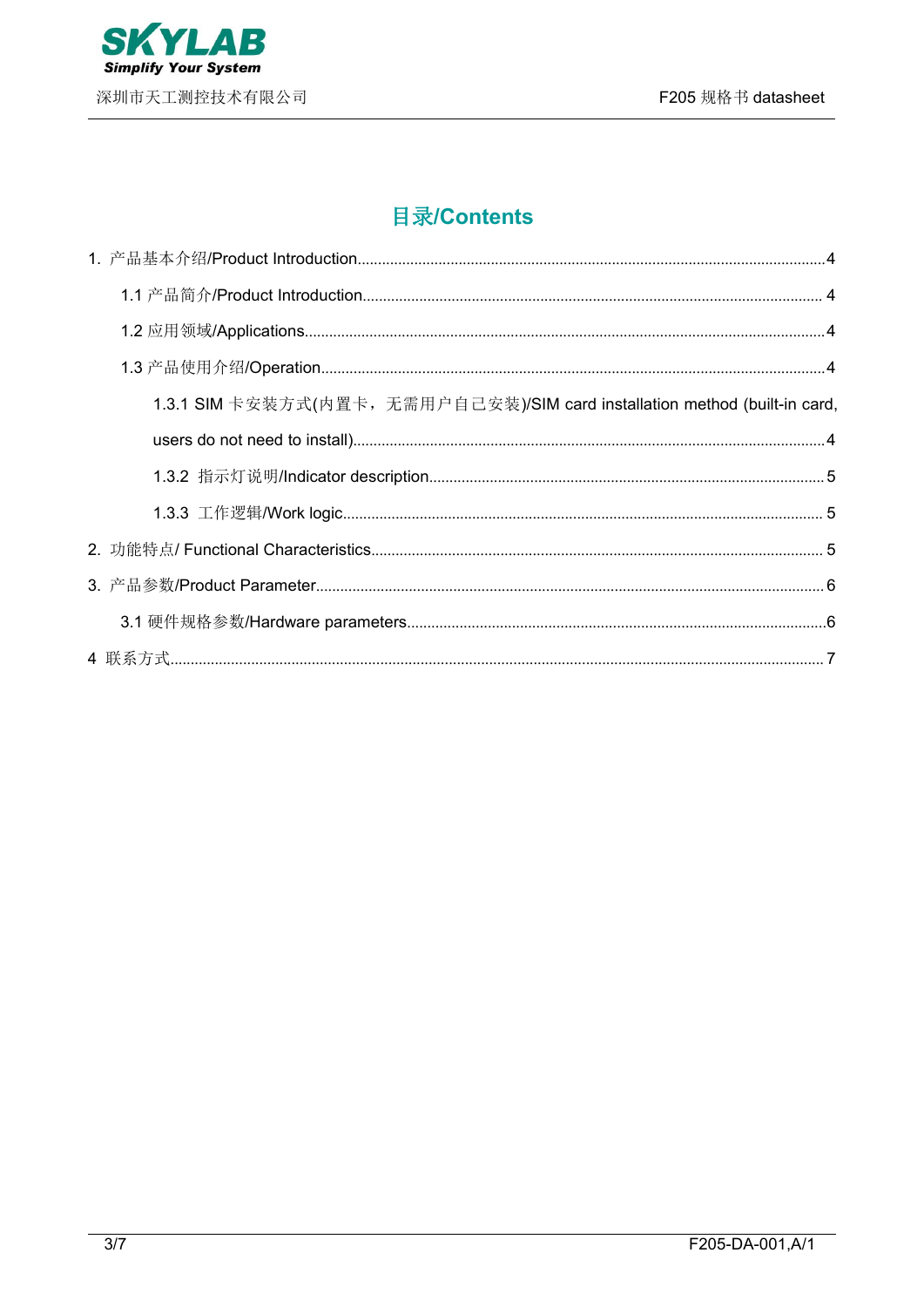# <span id="page-3-0"></span>**1.** 产品基本介绍**/Product Introduction**

## <span id="page-3-1"></span>**1.1** 产品简介**/Product Introduction**

F205 是针对物流货运精心打造的一款车载定位终端,融合了 GSM+LTE 无线通信技术,终端采用工业 级高集成度全内置天线设计。轻薄设计,易安装隐藏,防侦测。搭配全球定位服务平台,实现车辆数据追 踪定位功能。

F205 is a vehicle positioning terminal designed for logistics and freight transportation. It integrates GSM+LTE wireless communication technology and adopts industrial high integration and full built-in antenna design. Light and light design, easy to install and hide, detection proof. With global positioning service platform to achieve vehicle data tracking positioning function.



图 1 F205 产品图片/Figure 1 F205 Product picture

### <span id="page-3-2"></span>**1.2** 应用领域**/Applications**

保险行业、企业车队行业、汽车厂商/4S 店、个人用户、电动新能源领域、客运车辆,出租汽车、租 赁车辆等。

Insurance industry, enterprise fleet industry, automobile manufacturers /4S shops, individual users, electric new energy field, passenger vehicles, taxis, rental vehicles, etc.

## <span id="page-3-3"></span>**1.3** 产品使用介绍**/Operation**

# <span id="page-3-4"></span>**1.3.1 SIM** 卡安装方式**(**内置卡,无需用户自己安装**)/SIM card installation method (built-in card, users do not need to install)**

设备使用的是内置 Micro SIM 卡。卡槽为掀盖式卡槽,按照卡槽形状放入 SIM 卡, 注意卡缺口对应卡 槽,装好卡后,锁紧卡槽。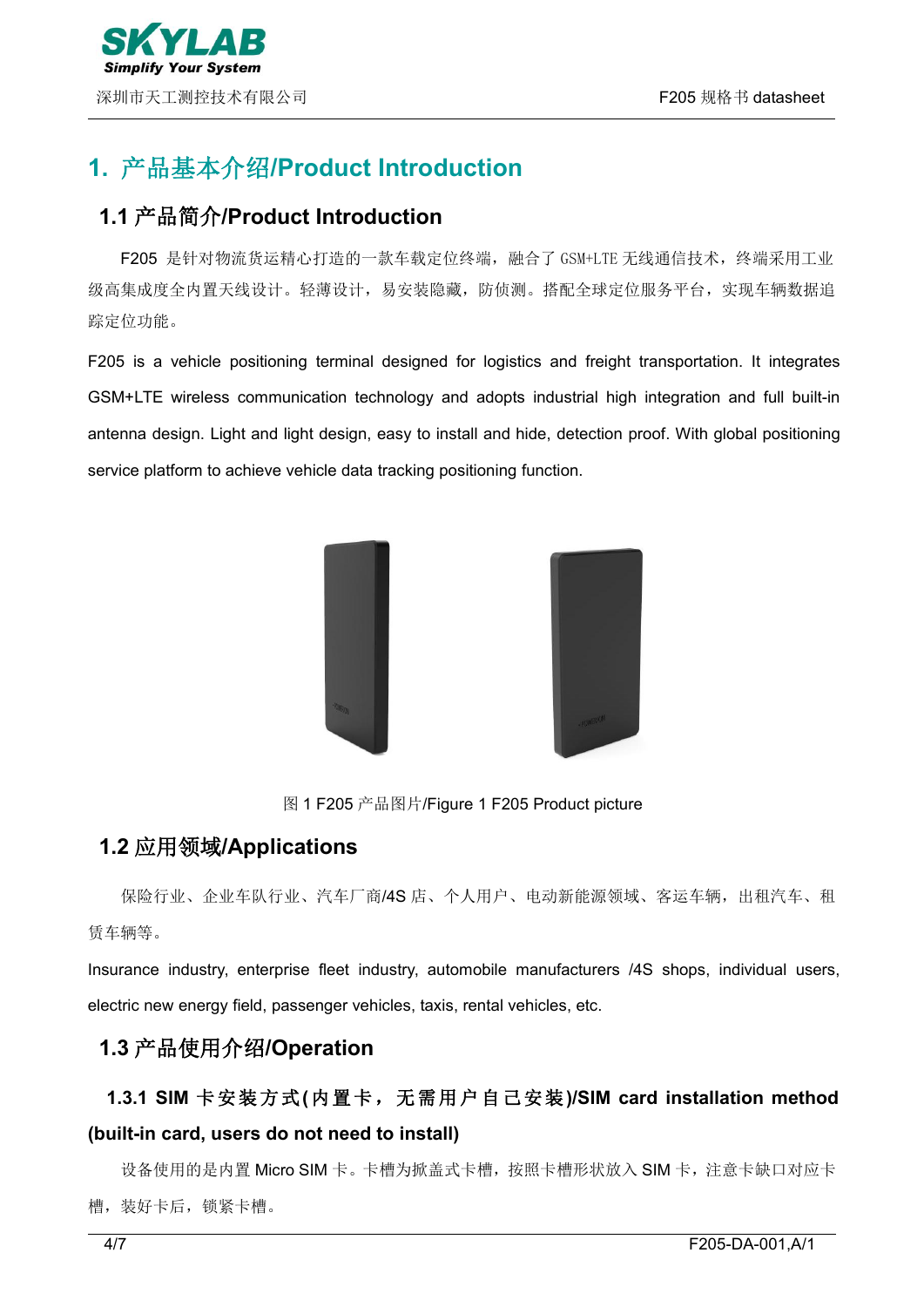The device uses a built-in Micro SIM card. The card slot is a hatchback card slot. Put the SIM card into the card slot according to the shape of the card slot. Note that the card gap corresponds to the card slot.

#### <span id="page-4-0"></span>**1.3.2** 指示灯说明**/Indicator description**

蓝色灯-电源指示灯/Blue light - Power indicator

| 蓝色灯状态/Blue light status | 含义/Meaning   |
|-------------------------|--------------|
| 闪亮/ Blink               | 工作中/Working  |
| 不亮/Go Off               | 关机/Power Off |

#### <span id="page-4-1"></span>**1.3.3** 工作逻辑**/Work logic**

设备安装好, 拨动开关, 设备进入工作状态。

The equipment is installed, flip the switch, the equipment into the working state.

工作逻辑: 设备默认每 20 分钟开机一次上传数据, 充电开机。

Working logic: By default, the device is powered on every 20 minutes to upload data and power on after charging.

## <span id="page-4-2"></span>**2.** 功能特点**/ Functional Characteristics**

终端采用工业级高稳定性 GPRS 模块, 内置 GSM 高灵敏度天线, 支持 TCP/IP 数据传输, 支持域 名/IP 地址连接服务器;

The terminal adopts industrial grade GPRS module with high stability and built-in GSM antenna with high sensitivity. It supports TCP/IP data transmission and domain name /IP address connection to the server

 内置大容量存储芯片,支持离线状态下数据存储,盲区数据的补传;当车辆在无线信号弱或者干扰严 重的地方,车机会把车辆运行的数据暂时存储在 FLASH 内,当无线信号恢复正常之后,能补传这些 数据,实现数据不遗漏;

The module has a Built-in large capacity memory chip, support offline data storage and blind area data supplement; When the vehicle is in the wireless signal weak or serious interference place, the vehicle will temporarily store the vehicle operation data in FLASH, when the wireless signal back to normal, can supplement the transmission of these data, to achieve data omission;

防侦测,静默状态下,设备无线电处于关闭状态,不会发射数据,从而不被捕捉。

In the silent state, the radio of the device is turned off, and the data will not be captured, thus preventing detection.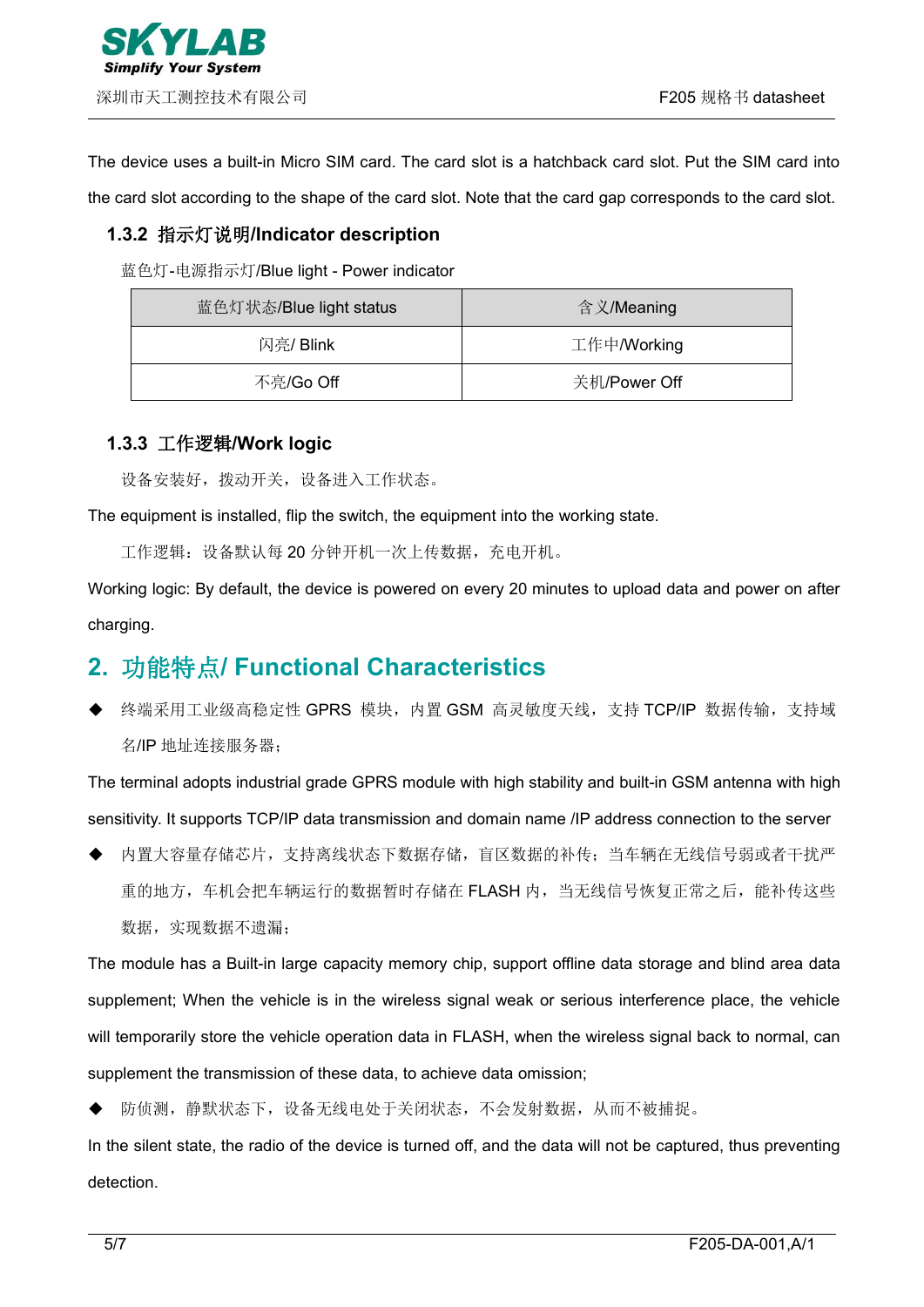#### 多基站协同定位,定位范围更精准。

Multiple base stations coordinate positioning, positioning range is more accurate

超长待机,循环充电,使用更耐久。

Super long standby, cycle charging, use more durable

# <span id="page-5-0"></span>**3.** 产品参数**/Product Parameter**

## <span id="page-5-1"></span>**3.1** 硬件规格参数**/Hardware parameters**

|                 |                       | 有          |      |       | 功能描述/                                  |  |
|-----------------|-----------------------|------------|------|-------|----------------------------------------|--|
| 项目/Project      | 功能名称/Function         | <b>YES</b> | 无/NO |       | <b>Functional Description</b>          |  |
|                 | 供电方式/                 |            |      |       |                                        |  |
|                 | Power supply mode     |            |      |       | 电瓶供电/Battery power supply              |  |
|                 | 工作电压范围/operating      |            |      |       | DC 3.4V - 4.5V                         |  |
| 电气特性            | voltage range         |            |      |       |                                        |  |
| /Electrical     | 工作电流/                 |            |      |       | 4V/10MA                                |  |
| specification   | Working current       |            |      |       |                                        |  |
|                 | 休眠电流/Sleep current    |            |      |       | 4V/5uA                                 |  |
|                 | 内置电池容量/Built-in       |            |      |       | 2400mAh (3.7V 聚合物锂电池)/                 |  |
|                 | battery capacity      |            |      |       | 2400mAh (3.7V lithium polymer battery) |  |
|                 | 工作温度范围/               |            |      |       |                                        |  |
|                 | operating temperature |            |      |       | $-20^{\circ}$ - 75 $^{\circ}$          |  |
| 环境特性            | range                 |            |      |       |                                        |  |
| environmental   | 储存温度范围/storage        |            |      |       | $-30^{\circ}$ C - 80 $^{\circ}$ C      |  |
| characteristics | temperature range     |            |      |       |                                        |  |
|                 | 工作湿度范围/Operating      |            |      |       | 10%-85% RH 不凝结/                        |  |
|                 | humidity range        |            |      |       | 10%-85% RH does not condense           |  |
|                 | 通信模组品牌/芯片型号           | $\bullet$  |      |       | SIMCOM 7670C                           |  |
|                 | 通信频段                  |            |      | LTE/4 | LTE-FDD:B1/B3/B5/B8                    |  |
| 通信特性            | /Communication        |            |      | G     | LTE-TDD:B34/B38/B39/B40/B41            |  |
| /Communicati    | frequency             |            |      | GSM/2 | 900/1800 MHz                           |  |
| on features     |                       |            |      | G     |                                        |  |
|                 | SIM 卡/SIM card        |            |      |       | Micro SIM 卡                            |  |
|                 | 通信天线                  |            |      |       | 内置天线/Internal Antenna                  |  |